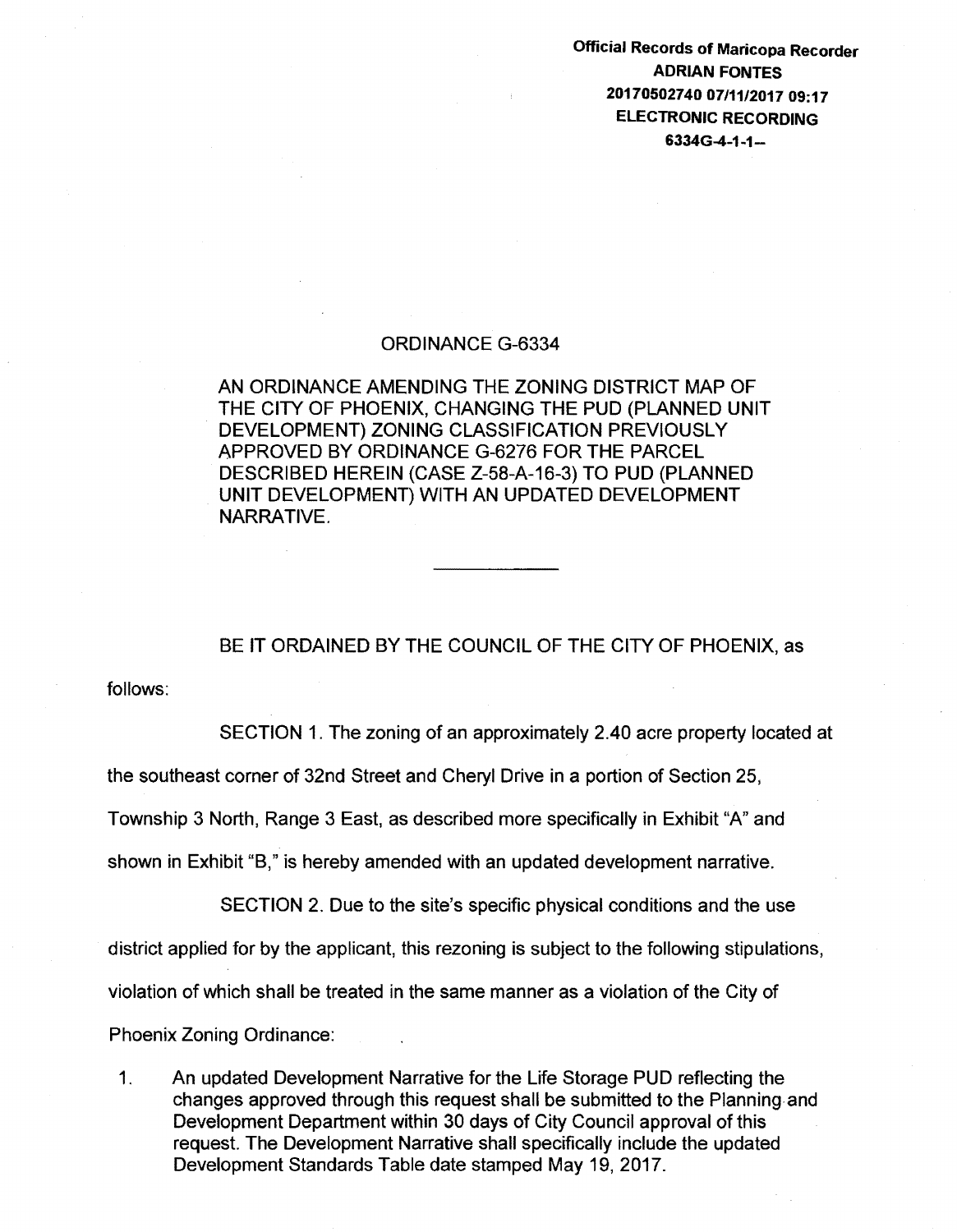SECTION 3. If any section, subsection, sentence, clause, phrase or portion of this ordinance is for any reason held to be invalid or unconstitutional by the decision of any court of competent jurisdiction, such decision shall not affect the validity of the remaining portions hereof.

PASSED by the Council of the City of Phoenix this 28th day of June,

YOR

2017.

ATTEST:

APPROVED AS TO FORM:

City Clerk

Acting City Attorney pm

REVIEWED BY:

**City Manager** 7:1311448v1 PL:tml:LF17-3547 **RIOR** 

Exhibits: A - Legal Description (1 Page) B- Ordinance Location Map (1 Page)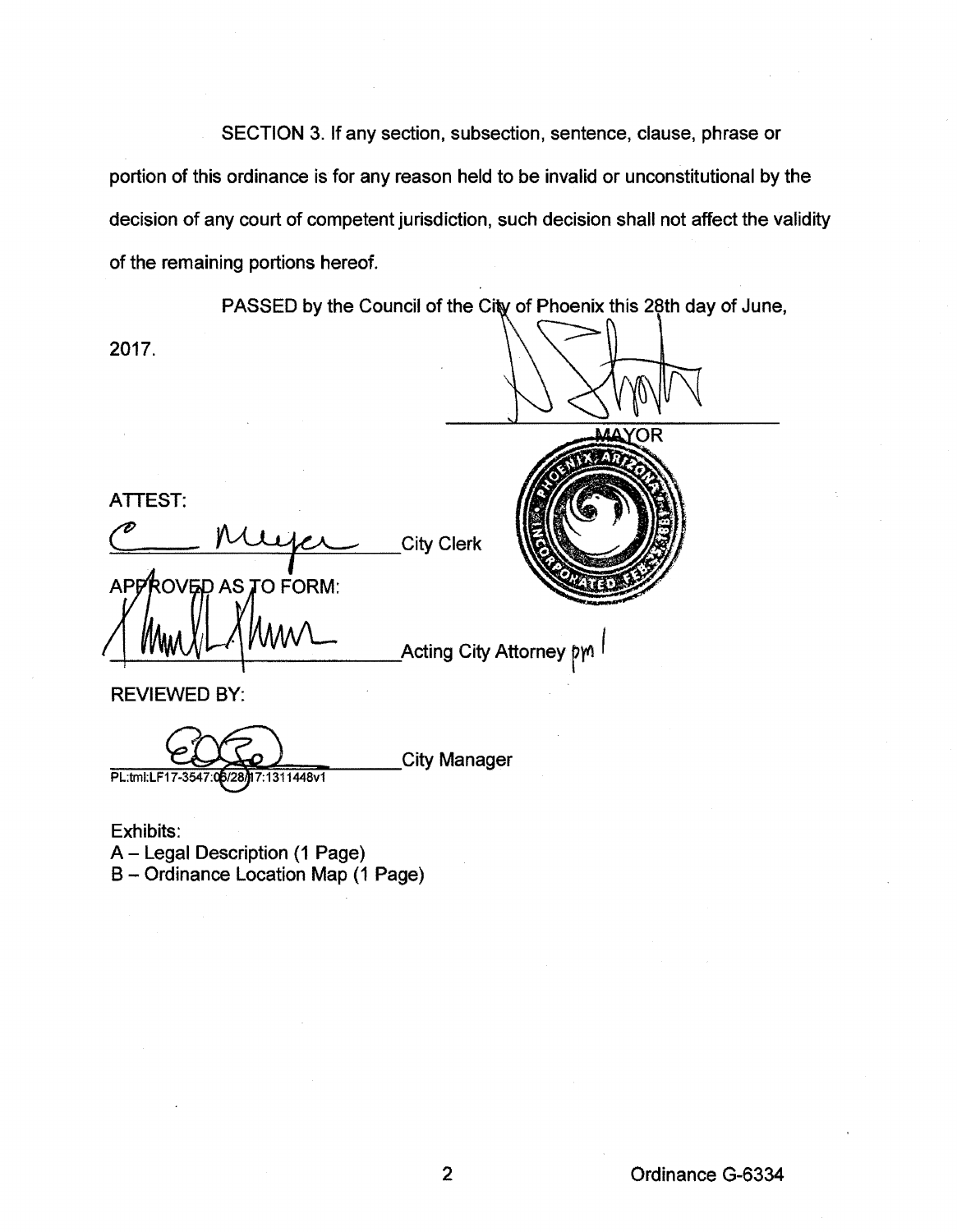## EXHIBIT A

## LEGAL DESCRIPTION FOR Z-58-A-16-3

Lot 1, 32nd Street & Cheryl Drive, according to the plat of record in the office of the County Recorder of Maricopa County, Arizona, recorded in Book 1013 of Maps, Page 29. -

Section 25, Township 3N, Range 3E